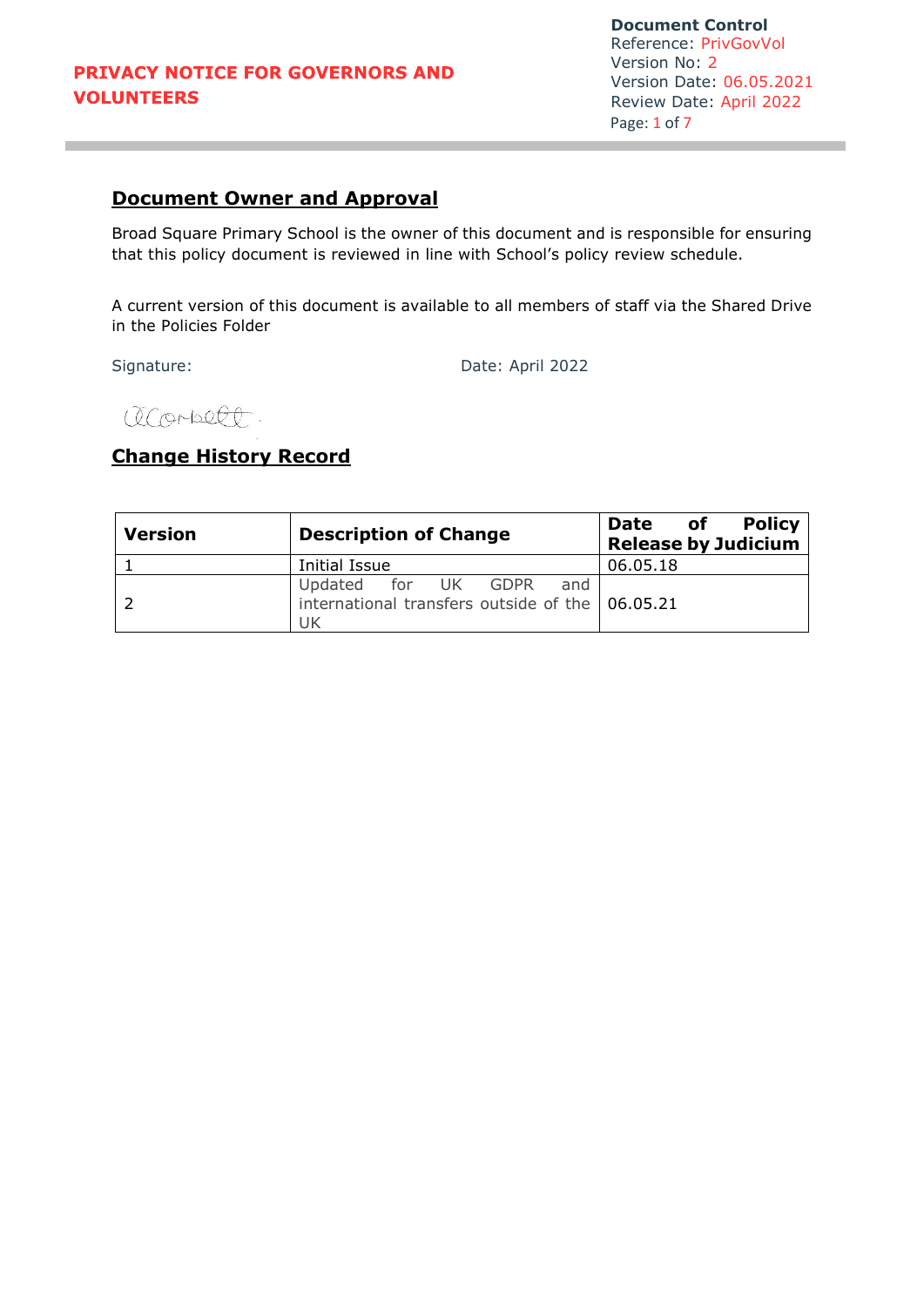This privacy notice describes how we collect and use personal information about you during and after your work relationship with us, in accordance with the UK General Data Protection Regulation (UK GDPR).

Following Brexit, Regulation (EU) 2016/679, General Data Protection Regulation (GDPR) is retained EU law and known as UK GDPR. The UK GDPR sits alongside an amended version of the Data Protection Act 2018 that relate to general personal data processing, powers of the Information Commissioner and sanctions and enforcement. The GDPR as it continues to apply in the EU is known as EU GDPR.

It applies to governors and volunteers.

# **Who Collects this Information**

Broad Square Primary School is a "data controller." This means that we are responsible for deciding how we hold and use personal information about you.

We are required under data protection legislation to notify you of the information contained in this privacy notice. This notice does not form part of any contract of employment or other contract to provide services and we may update this notice at any time.

It is important that you read this notice, together with any other policies referenced in this privacy notice, to be aware of how we process your personal data.

# **Data Protection Principles**

We will comply with the data protection principles when gathering and using personal information, as set out in our data protection policy.

# **Categories of Information We Collect, Process, Hold and Share**

We may collect, store and use the following categories of personal information about you:

- Personal information and contact details such as name, title, addresses, date of birth, marital status, phone numbers and personal email addresses;
- Emergency contact information such as names, relationship, phone numbers and email addresses;
- Education details:
- DBS details:
- Employment details;
- Information about business and pecuniary interests;
- Information acquired as part of your application to become a governor;
- Criminal records information as required by law to enable you to work with children;
- Information about your use of our IT, communications and other systems, and other monitoring information;
- Photographs:
- Images captured by the School's CCTV system;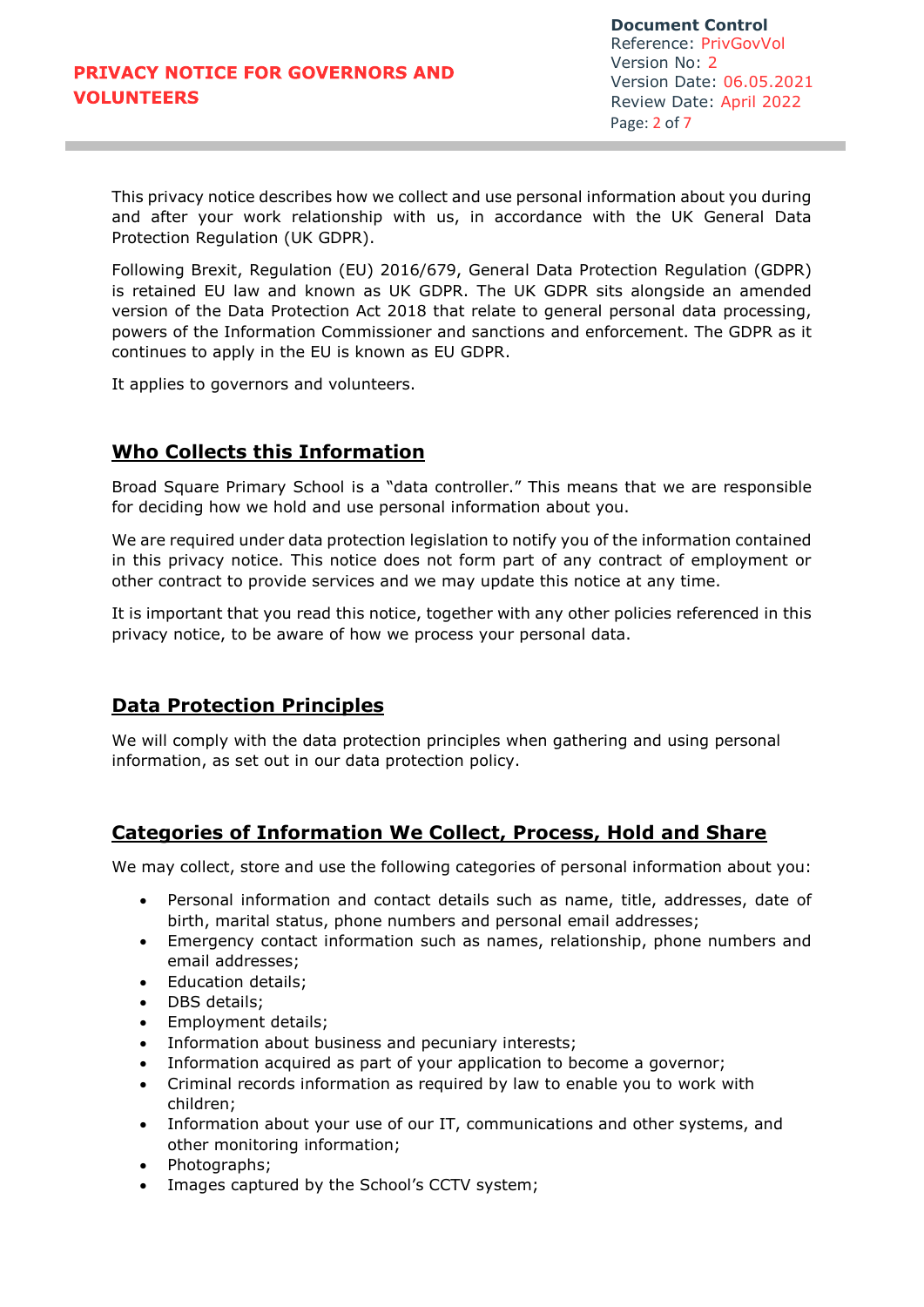- Video recordings capture by the School's video conferencing platform;
- Your racial or ethnic origin, sex and sexual orientation, religious or similar beliefs;
- Details in references about you that we give to others.

# **How We Collect this Information**

The majority of the information that we collect from you is mandatory, however there is some information that you can choose whether or not to provide it to us. Whenever we seek to collect information from you, we make it clear whether you must provide this information (and if so, what the possible consequences are of not complying), or whether you have a choice.

We may collect this information from you directly, or from a number of third-party sources, such as other employees, the DBS, technical networks and so on.

# **How We Use Your Information**

We will only use your personal information when the law allows us to. Most commonly, we will use your information in the following circumstances:

- Where you have provided your consent;
- Where we need to perform the contract we have entered into with you;
- Where we need to comply with a legal obligation (such as health and safety legislation and under statutory codes of practice);
- Where it is needed in the public interest or for official purposes;
- Where it is necessary for our legitimate interests (or those of a third party) and your interests, rights and freedoms do not override those interests.

The situations in which we will process your personal information are listed below: -

- To determine appointment and suitability as a governor;
- To deal with election of governors;
- To comply with safeguarding obligations;
- To provide details on our website or online databases about governors;
- To communicate with third parties and other stakeholders to the School;
- For business management and planning purposes (including accounting, budgetary and health and safety purposes;
- For financial purposes (such as expenses);
- To deal with any complaints/investigations as required;
- When you sit on a panel or committee, name and comments as well as decisions made;
- To send communications in your role as governor;
- For education, training and development requirements;
- In order to review governance of the School;
- In order to comply with any legal dispute or any legal obligations;
- In order to comply with regulatory requirements or health and safety obligations;
- To ensure system security, including preventing unauthorised access to our networks;
- To monitor use of our systems to ensure compliance with our IT processes;
- To receive advice from external advisors and consultants;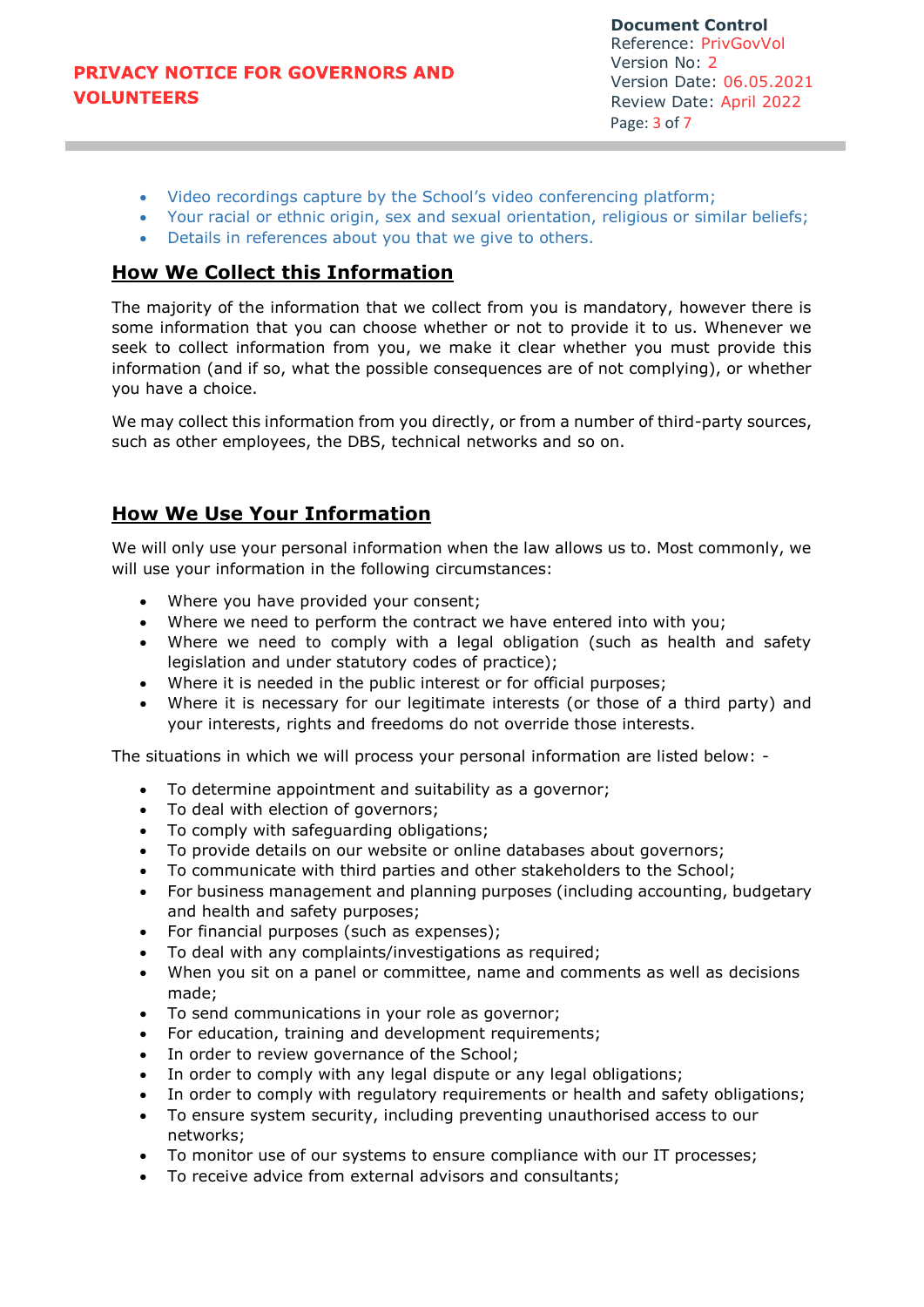- To liaise with regulatory bodies (such as the DfE, DBS); and
- Dealing with termination of your appointment;

If you fail to provide certain information when requested, we may be prevented from complying with our legal obligations (such as to ensure health and safety). Where you have provided us with consent to use your data, you may withdraw this consent at any time.

We will only use your personal information for the purposes for which we collected it, unless we reasonably consider that we need to use it for another reason and that reason is compatible with the original purpose. If we need to use your personal information for an unrelated purpose, we will notify you and we will explain the legal basis which allows us to do so.

# **How We Use Particularly Sensitive Information**

Sensitive personal information (as defined under the UK GDPR as "special category data") require higher levels of protection and further justification for collecting, storing, and using this type of personal information. We may process this data in the following circumstances: -

- In limited circumstances, with your explicit written consent;
- Where we need to carry out our legal obligations in line with our data protection policy;
- Where it is needed in the public interest, such as for equal opportunities monitoring (or in relation to our pension scheme);
- Where it is needed in relation to legal claims or where it is necessary to protect your interests (or someone else's interests) and you are not capable of giving your consent.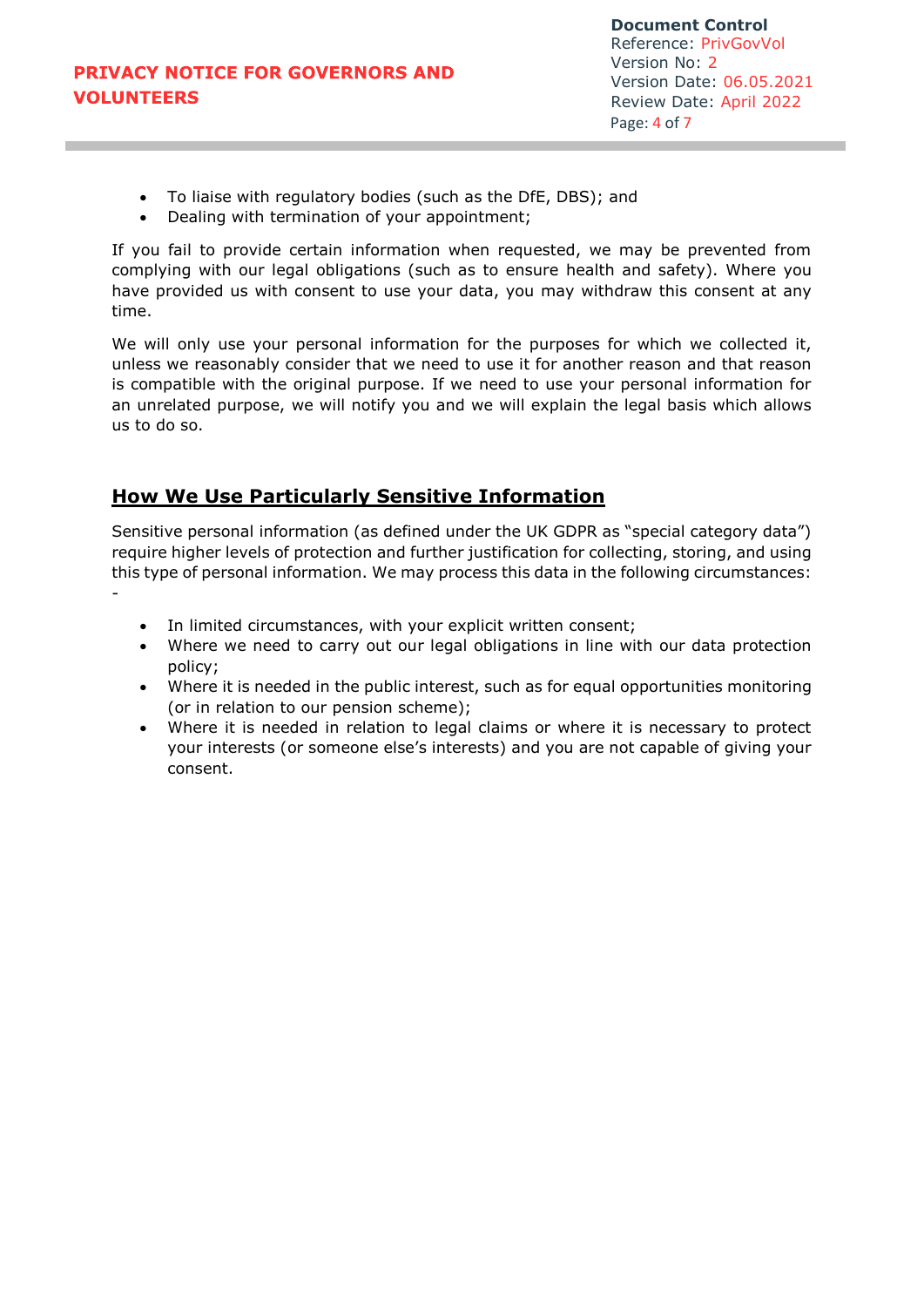**Document Control** Reference: PrivGovVol Version No: 2 Version Date: 06.05.2021 Review Date: April 2022 Page: 5 of 7

# **Criminal Convictions**

We may only use information relating to criminal convictions where the law allows us to do so. This will usually be where it is necessary to carry out our legal obligations.

Where appropriate we will collect information about criminal convictions as part of the recruitment process or we may be notified of such information directly by you in the course of working for us.

# **Sharing Data**

We may need to share your data with third parties, including third party service providers where required by law, where it is necessary to administer the working relationship with you or where we have another legitimate interest in doing so. These include the following:

- Government departments or agencies
- The Local Authority
- Suppliers and Service providers
- Professional advisors and consultants
- The Department for Education
- Law enforcement
- Support services;
- DBS.
- Other schools within the federation/trust

Information will be provided to those agencies securely or anonymised where possible.

The recipient of the information will be bound by confidentiality obligations, we require them to respect the security of your data and to treat it in accordance with the law.

We may transfer your personal information outside the UK and the EU. If we do, you can expect a similar degree of protection in respect of your personal information.

### **Retention Periods**

Except as otherwise permitted or required by applicable law or regulation, the School only retains personal data for as long as necessary to fulfil the purposes they collected it for, as required to satisfy any legal, accounting or reporting obligations, or as necessary to resolve disputes.

Once you are no longer a governor or volunteer of the school we will retain and securely destroy your personal information in accordance with our data retention policy. This can be found in the Shared Drive within the Policy Folder.

### **Security**

We have put in place measures to protect the security of your information (i.e. against it being accidentally lost, used or accessed in an unauthorised way). In addition, we limit access to your personal information to those employees, agents, contractors and other third parties who have a business need to know. Details of these measures are available in the Information Security Policy.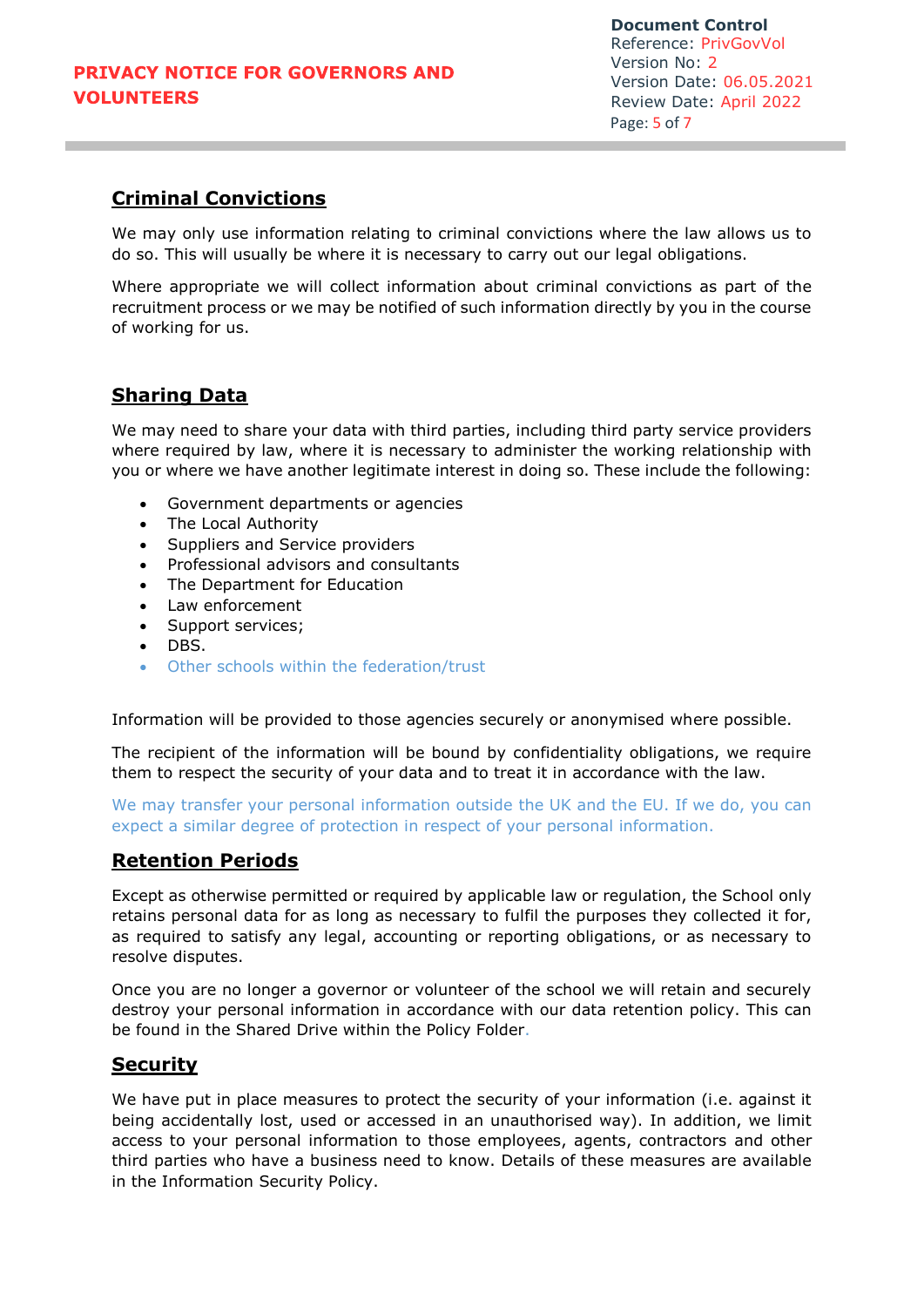You can find further details of our security procedures within our Data Breach policy and our Information Security policy, which can be found in the school's Shared Drive within the policy folder.

# **Your Rights of Access, Correction, Erasure and Restriction**

It is important that the personal information we hold about you is accurate and current. Please keep us informed if your personal information changes during your working relationship with us.

Under certain circumstances by law you have the right to:

- Access your personal information (commonly known as a "subject access request"). This allows you to receive a copy of the personal information we hold about you and to check we are lawfully processing it. You will not have to pay a fee to access your personal information. However, we may charge a reasonable fee if your request for access is clearly unfounded or excessive. Alternatively, we may refuse to comply with the request in such circumstances.
- Correction of the personal information we hold about you. This enables you to have any inaccurate information we hold about you corrected.
- Erasure of your personal information. You can ask us to delete or remove personal data if there is no good reason for us continuing to process it.
- Restriction of processing your personal information. You can ask us to suspend processing personal information about you in certain circumstances, for example, if you want us to establish its accuracy before processing it.
- To object to processing in certain circumstances (for example for direct marketing purposes).
- To transfer your personal information to another party.

If you want to exercise any of the above rights, please contact Karen Palombella or the headteacher in writing.

# **Right to Withdraw Consent**

In the limited circumstances where you may have provided your consent to the collection, processing and transfer of your personal information for a specific purpose, you have the right to withdraw your consent for that specific processing at any time. To withdraw your consent, please contact the Headteacher or Karen Palombella. Once we have received notification that you have withdrawn your consent, we will no longer process your information for the purpose or purposes you originally agreed to, unless we have another legitimate basis for doing so in law.

### **How to Raise a Concern**

We hope that Elaine Pike or Karen Palombella can resolve any query you raise about our use of your information in the first instance.

We have appointed a data protection officer (DPO) to oversee compliance with data protection and this privacy notice. If you have any questions about how we handle your personal information which cannot be resolve by Elaine Pike, Karen Palombella or the Headteacher then you can contact the DPO on the details below: -

Data Protection Officer: Judicium Consulting Limited